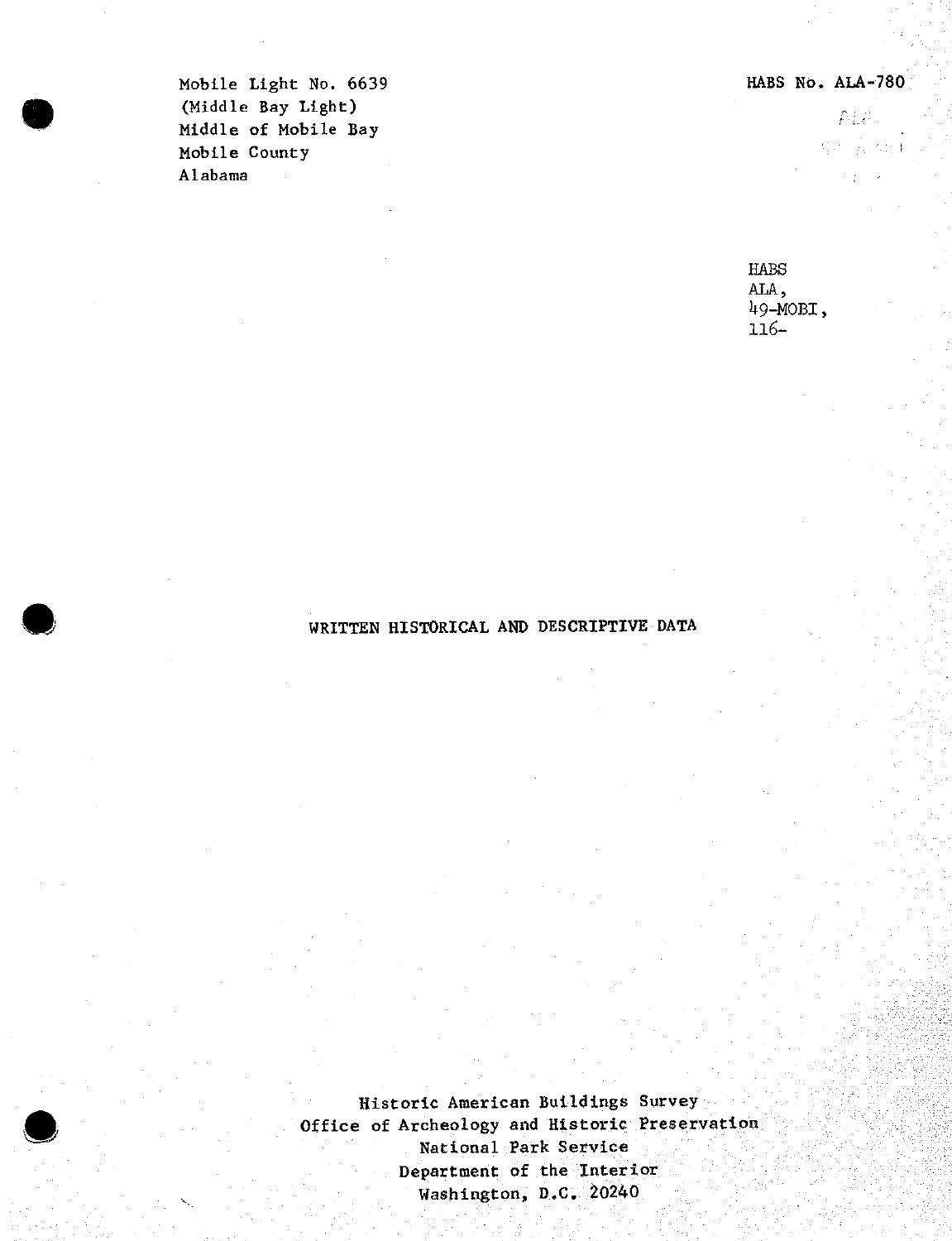## HISTORIC AMERICAN BUILDINGS SURVEY HABS No. ALA-780

*tils*

ALA. 49· More:

MOBILE LIGHT No. 6639 (Middle Bay Light)

- Location: Middle of Mobile Bay, Mobile County, Alabama Geographic Location Code: 01-2100-097.
- Present Owner: United States Coast Guard

Present Occupant: Unoccupied

Present Use: Automated lighthouse

Statement of Constructed entirely of wood and resting on metal piles Significance: in the middle of Mobile Bay, the design and materials used for construction of this lighthouse are unusual.

#### PART I. HISTORICAL INFORMATION

- A. Physical History:
	- 1. Date of erection: 1905
	- 2. Architect: Unknown
	- 3. Original and subsequent owners: The lighthouse has been owned and maintained by the United States Coast Guard since it was constructed. The light is now automated, and no lighthouse keeper has lived on the structure since 1935,
- B. Source of Information:

Commanding Officer, United States Coast Guard, Choctaw Point, Alabama.

> Prepared by Linda Carroll Student Historian August 29, 1966

### PART II, ARCHITECTURAL INFORMATION

- A. General Statement:
	- 1. Architectural character: This lighthouse in the middle of Mobile Bay is interesting because it is in fact <sup>a</sup> residence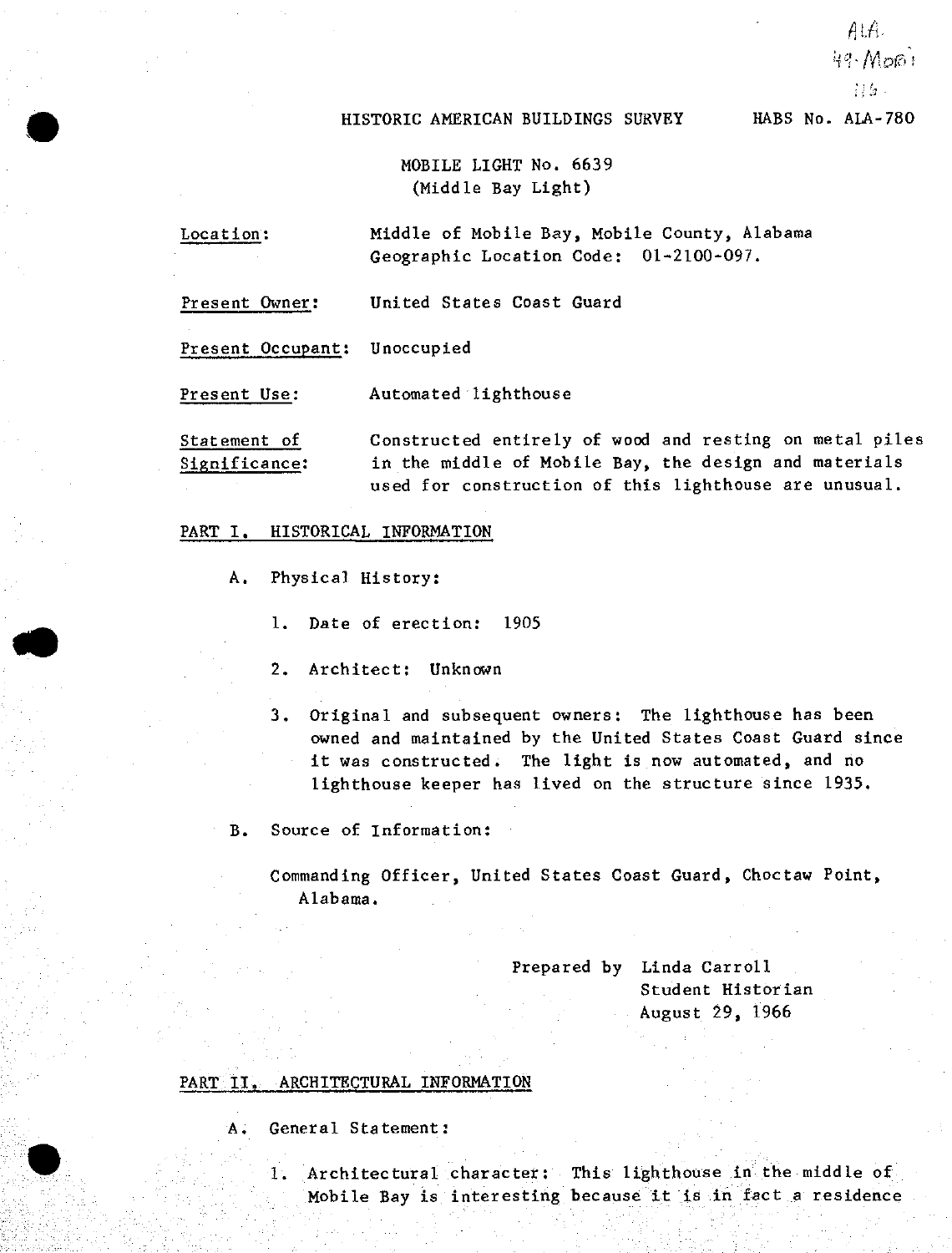MOBILE LIGHT Ho. 6639 (Middle Bay Light) HABS No. ALA-780 (Page 2)  $A$ L $A$ 

built on pilings in approximately twelve feet of water.  $H_1 \text{MOP}$ Built entirely of wood frame construction, the hexagonal  $||b||$ structure presents an interesting aspect in Mobile Bay.

- 2, Condition of fabric: Although some of the metal pilings and turnbuckled tie rods of the supports are rusted through in places, the wooden portion has weathered well and stands solid.
- B. Description of Exterior:
	- 1. Over-all dimensions: The structure is a one-and-a-half-story hexagon measuring 18'-8" on a side, excluding the gallery which surrounds it.
	- 2. Foundations: The lighthouse is supported by <sup>a</sup> large central pipe and outward-sloping metal legs at each of the angles of the hexagon, all of which are tied together by large metal rods and turnbuckles. It was not possible to investigate at close range this construction nor the footings below water line.
	- 3. Wall construction, finish and color: The bearing walls of the lighthouse consist of rough-sawn  $4'' \times 6''$  (true size). studs sheathed with rough-sawn 1" x 12" boards and covered with 1" <sup>x</sup> 6" (nominal) horizontal siding which was painted white.
	- 4. Structural system, framing: The first-floor framing consists of 9" <sup>x</sup> 5" I-beams radiating from the center post to each corner post; corner posts are tied with the same section, and the perimeter of the gallery is framed with 9" x 3" channel sections. Perpendicular to the faces of the hexagon, 9" <sup>x</sup> 3" wooden joists are wedged into the flanges of the metal members, with 2" x 4" wooden bridging. The sub-floor and finished floor have a combined depth of  $2\frac{1}{2}$ ". The secondfloor framing consists of  $8"$  x  $3\frac{1}{4}"$  beams,  $2"$  x  $4"$  bridging, 1" ceiling boards and 1" floor boards. The roof framing consists of  $3\frac{1}{2}$ <sup>n</sup> x 8<sup>n</sup> hip rafters, with  $2\frac{1}{2}$ <sup>n</sup> x 6<sup>n</sup> intermediate rafters placed 16" on center, resting on 4" x 6" wall plate. Rough-sawn roof sheathing is 1" <sup>x</sup> 12".

5. Porches, stoops: There is a continuous wooden gallery, or balcony, around the structure, with cast-iron railing, and boat-launching davits on the north and south. There are two iron ladders down to the water line on two opposite sides.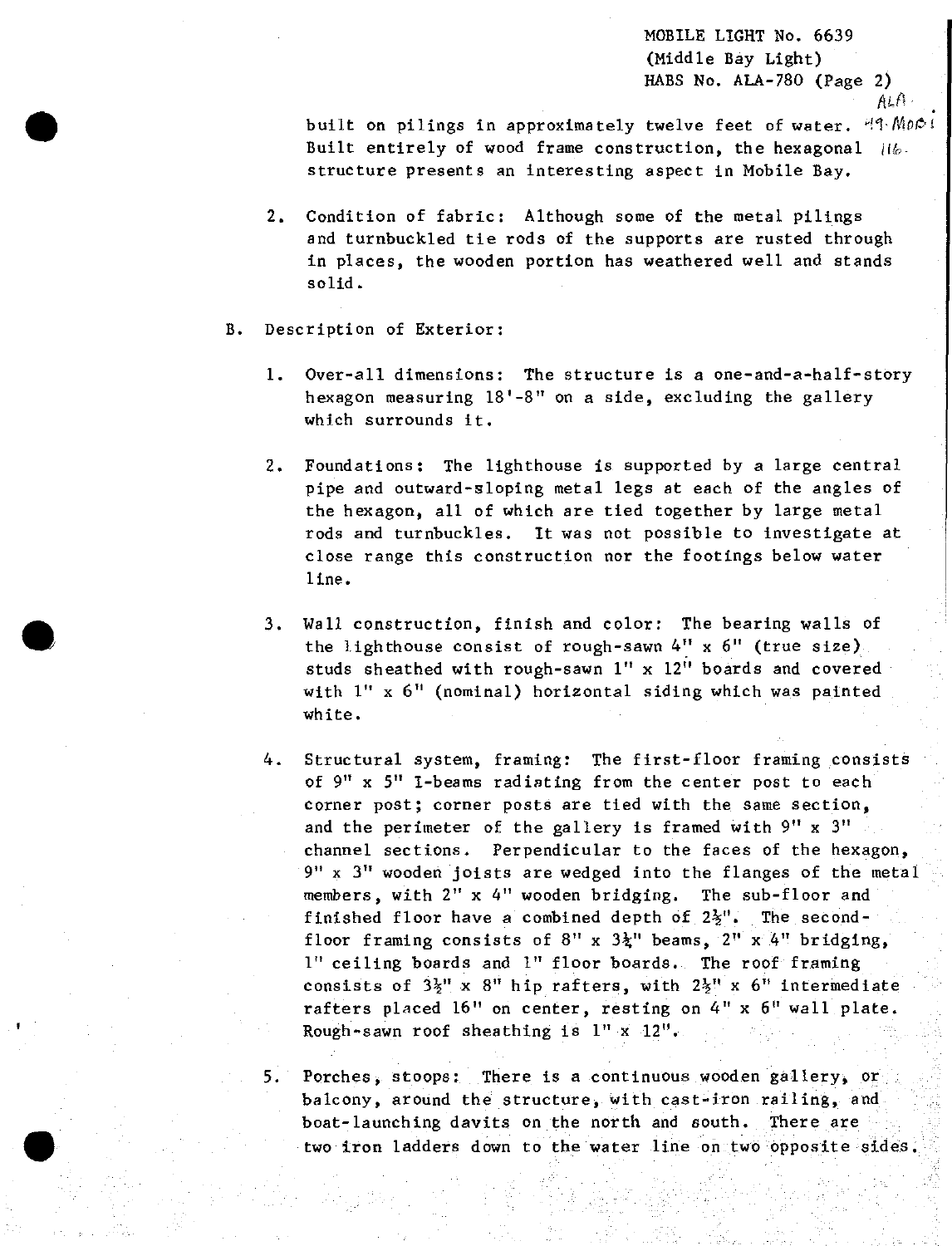MOBILE LIGHT No. 6639 (Middle Bay Light) HABS No. ALA-780(Page 3)

- 6. Chimneys: Two terra cotta flues extend approximately 2" above the roof. Sections of the flues have been removed between the floors.  $ALA$  $49 - 11001$
- 7. Openings: Mathematic Seconds and Seconds and Seconds and Seconds and Seconds and Seconds and Seconds and Seconds and Seconds and Seconds and Seconds and Seconds and Seconds and Seconds and Seconds and Seconds and Second
	- a. Doorways and doors: On the north wall, there is <sup>a</sup> 4'-9" wide opening, with a single four-panel wooden door in place, the other having been removed. Hinges indicate an outer set of doors was also used. On the south wall, there is a 3'-0" opening containing a pair of two-panel wooden doors, with the upper panel glazed. There are a pair of solid two-panel doors on the exterior.
	- b. Windows and shutters: Although the glazing and muntins are missing, the first-floor windows were double-hung wooden sash with six-over-six lights; the second-floor windows had four-over-four lights. The sashes are mortised and tennoned with wooden pegs. The frames of exterior wooden shutters are similarly constructed; the adjustable wooden louvers are missing.
- 8. Roof:
	- a. Shape, covering: The hexagonal hipped roof is covered with slate and has flat "L"-shaped terra cotta ridge caps. The latter are stamped; "Davison & Company, Buckley Flintshire". The flat mast platform above the sloping roof has a tin covering.
	- b. Cornice, eaves: There is no cornice, but the soffit of the overhanging eaves are sealed with boards.
	- c. Dormers, cupolas, towers: Two dormers containing double windows project on opposite sides of the sloping roof. A hexagonal deck rises 2'-0" out of the center of the hipped roof, supporting a mast and modern light 18'-8" above the roof.
- C. Description of Interior:
	- 1. Floor plans; The basic hexagon is divided down the center in a generally north-south direction by the enclosed stairway in the center, flanked by a band containing closets, lockers, and latrine. The remaining space on each side of this band is divided into two irregularly-shaped rooms of equal size. The second floor is divided similarly. There is a small enclosed open shaft with pulleys in the ceiling, evidently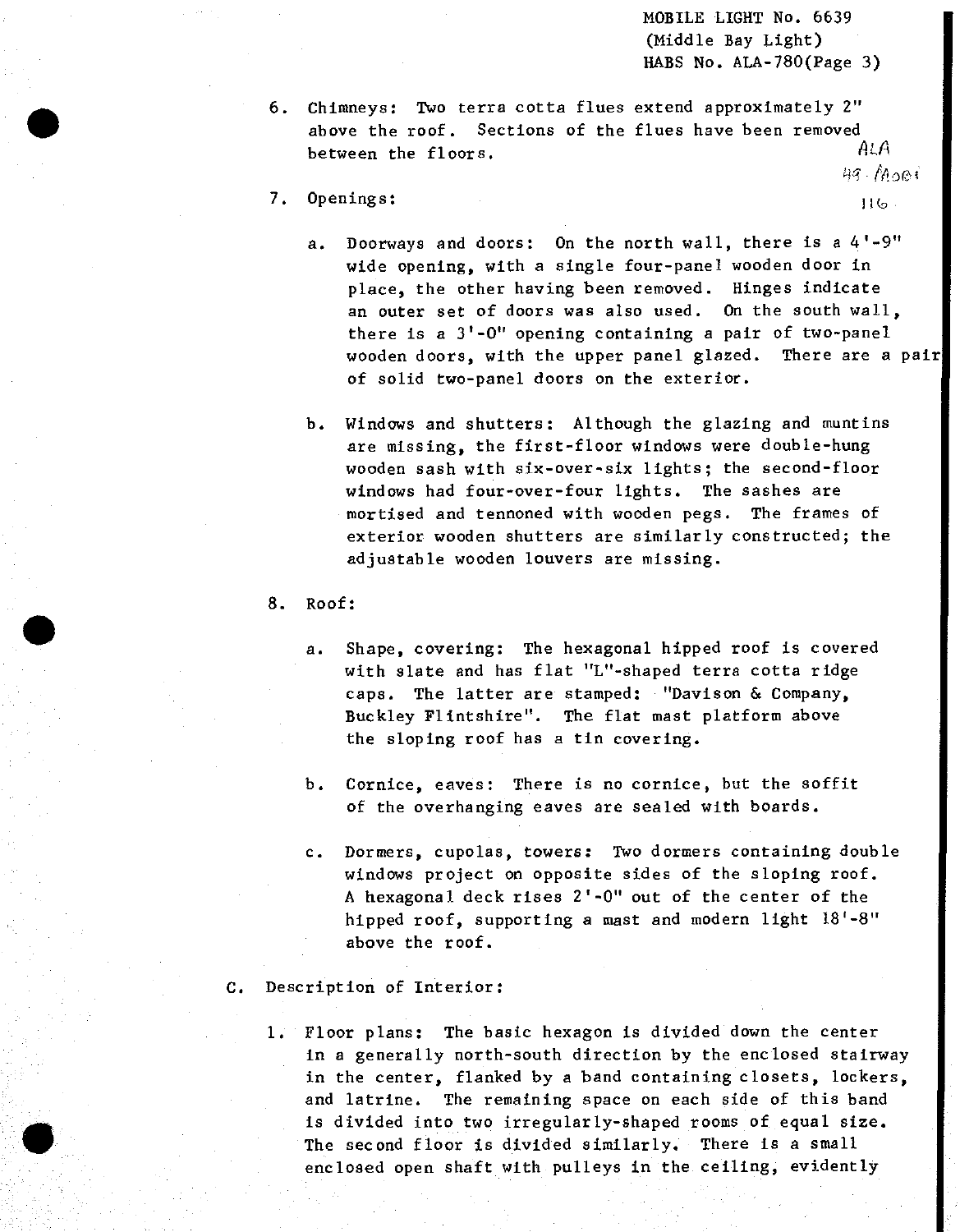MOBILE LIGHT No. 6639 (Middle Bay Light) HABS No. ALA-780 (Page 4)

used to move equipment to the second floor. Each room also<br>has an access-hatch to space updat the eques  $ALA$ has an access-hatch to space under the eaves.<br><sup>49</sup>-*MOB*<sup>i</sup>

- *2.* Stairways: Access to the main floor is provided by two metal ladders, rising from the water line 16'-0" below. The enclosed spiral stairs in the lighthouse are framed into a center mast and enclosed in <sup>a</sup> hexagonal space. <sup>A</sup> vertical wooden ladder leads from the second floor through a hatch to the deck above.
- 3. Flooring: There are 1" wooden boards throughout.
- 4. Wall and ceiling finish: Interior partitions are not the usual stud construction, but consist only of 1" horizontal tongue-and-groove boards, apparently nailed to the heavy vertical members framing the openings, with 1" vertical tongue-and-groove boards nailed on the opposite face, resulting in a 2" solid wooden wall. The wall enclosing the hexagonal stairwell is 6" thick.
- 5. Doorways and doors: The two wooden doors existing in place are four-panelled, mortised and tennoned.
- 6. Trim: The trim at doors, windows, base and ceiling are all finished mouldings.
- 7. Notable hardware: None
- 8. Mechanical equipment:
	- a. Heating: Circular terra cotta tiles inserted between floor and roof construction indicate that the structure was heated with stoves on each floor.
	- b. Lighting: None
- D. General setting and orientation; This free-standing structure is located approximately halfway between Mobile and the Gulf of Mexico, and also halfway between the two shores of Mobile Bay.

Prepared by Woodrow W. Wilkins Supervising Architect National Park Service July 7, 1966